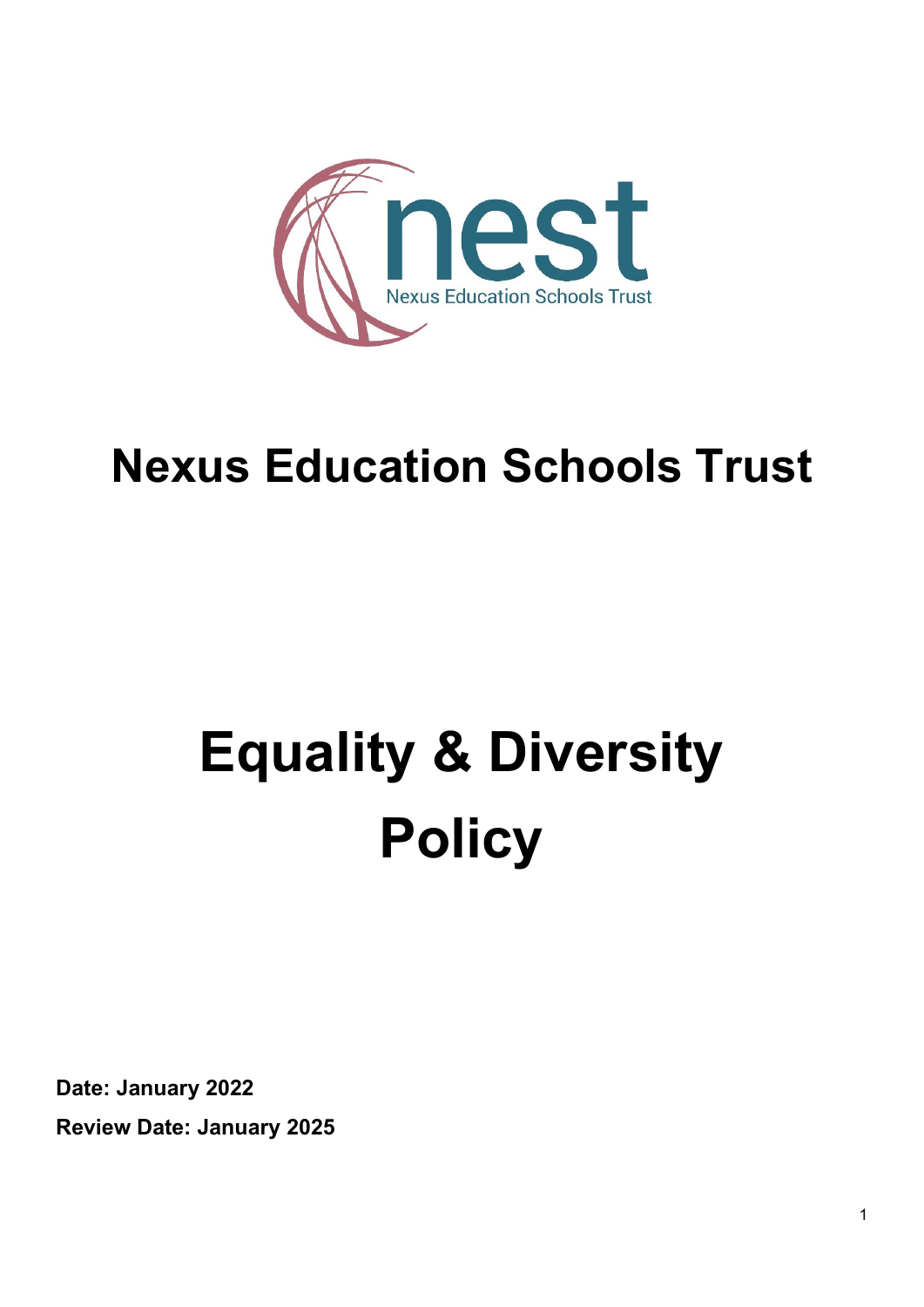### **Equality and Diversity Policy**

#### Contents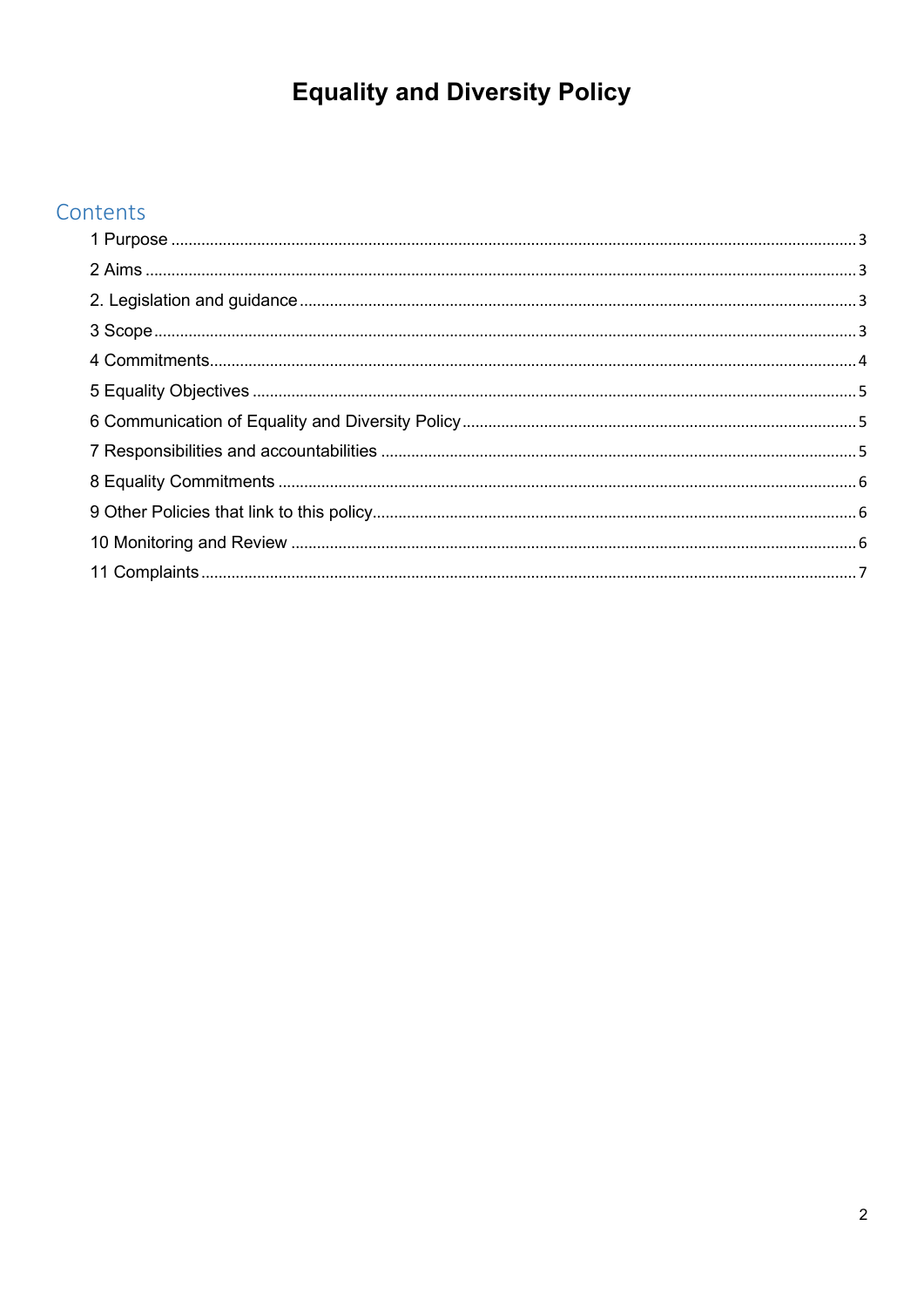#### <span id="page-2-0"></span>**1 Purpose**

1.1 This Equality and Diversity Policy represents NEST's commitment to advancing equality and promoting respect for difference and diversity through each schools' vision, ethos and values. In addition, NEST commits to a consistent approach to communicating, implementing and monitoring the policy.

#### <span id="page-2-1"></span>**2 Aims**

We recognise that the public sector equality duty has three aims and they are to:

- Eliminate unlawful discrimination, harassment and victimisation and other conduct under the Equality Act 2010
- Advance equality of opportunity between people who share a protected characteristic and those who do not
- Foster good relations between people who have a shared characteristic and those who do not

In addition we will:

● Embed equality and diversity within the school's curriculum as part of the school's focus on pupils' spiritual, moral, social and cultural development

NEXUS Education Schools Trust will annually review how well we achieve these aims with regard to the protected groups under the Equality Act 2010.

All of our schools are committed to advancing and achieving equality of opportunity for all pupils, parents and carers, staff, local committee members and visitors. We believe that all people are of equal value and are entitled to equality of opportunity and that our diversity enriches our community.

Nexus Education Schools Trust is steadfast in its commitment to standing up against all forms of racism and social injustice. Our school curricula and expectations help children to make sense of issues and inequalities in the world and we do not accept any behaviour that makes anyone else feel unsafe, unequal or unimportant.

School staff and communities help to shape the views and develop the knowledge and understanding of the next generation and we believe that our schools and settings are key to tackling racism and other forms of discrimination. We are fully committed to ensuring our pupils are inclusive, tolerant and active global citizens and will continue to review and reshape our curriculum to reflect our diverse and multicultural 21<sup>st</sup> century tackling bigotry, inequality and bias.

#### <span id="page-2-2"></span>**2. Legislation and guidance**

This document meets the requirements under the following legislation:

- [The Equality Act 2010,](http://www.legislation.gov.uk/ukpga/2010/15/contents) which introduced the public sector equality duty and protects people from discrimination
- [The Equality Act 2010 \(Specific Duties\) Regulations 2011,](http://www.legislation.gov.uk/uksi/2011/2260/contents/made) which require schools to publish information to demonstrate how they are complying with the public sector equality duty and to publish equality objectives

This document is also based on Department for Education (DfE) guidance: [The Equality Act 2010 and](https://www.gov.uk/government/uploads/system/uploads/attachment_data/file/315587/Equality_Act_Advice_Final.pdf)  [schools.](https://www.gov.uk/government/uploads/system/uploads/attachment_data/file/315587/Equality_Act_Advice_Final.pdf) 

#### <span id="page-2-3"></span>**3 Scope**

- 3.1 This policy encompasses the following protected characteristics:
	- age (age is "a relevant characteristic in considering the Trust's duty an employer, but not in relation to pupils)
	- disability
	- gender reassignment
	- pregnancy and maternity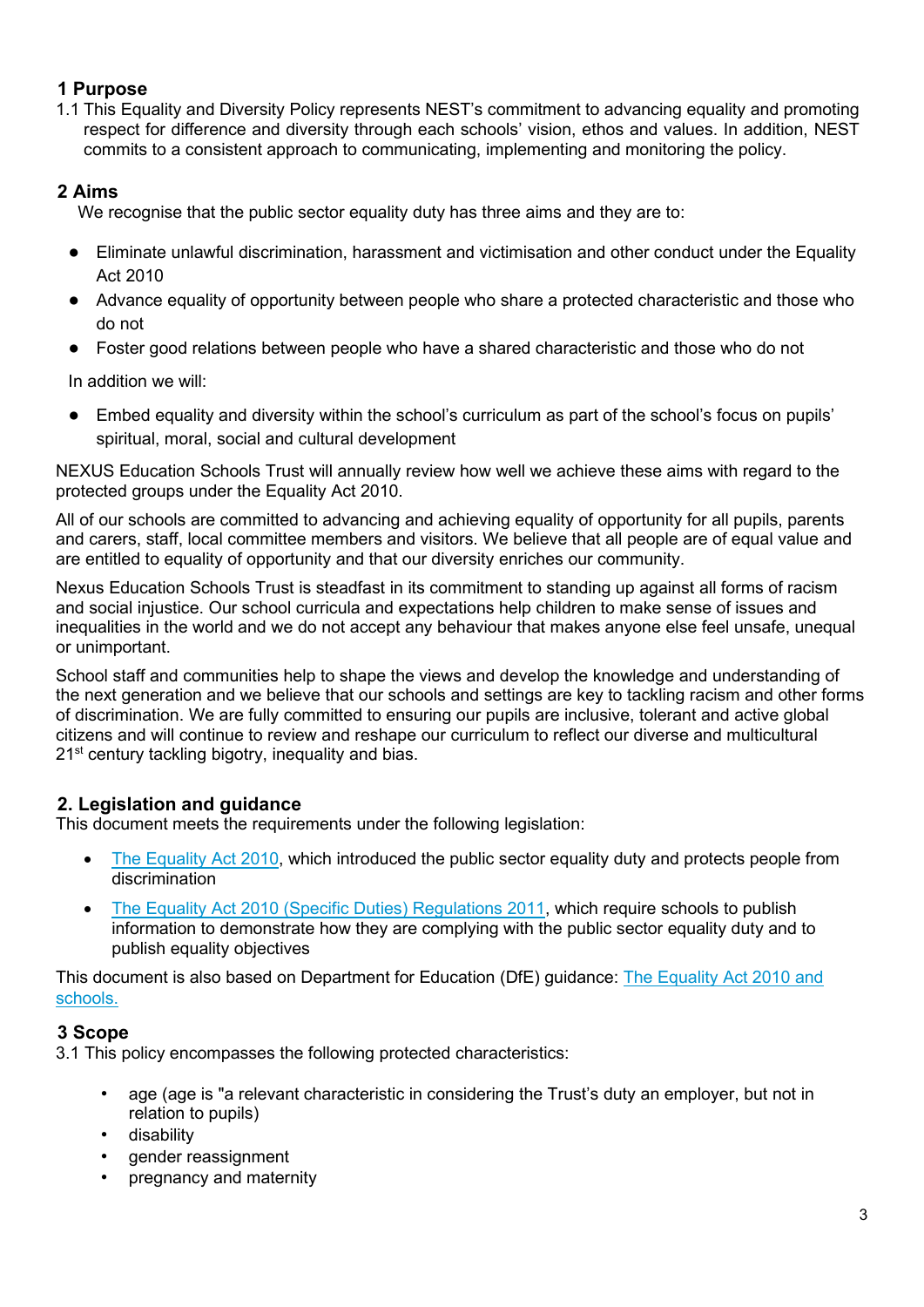- race
- religion or belief
- sex
- sexual orientation
- marriage and civil partnership (age is "a relevant characteristic in considering the Trust's duty an employer, but not in relation to pupils)
- 3.2 This policy applies to all employees, potential employees, support staff, agency staff, volunteers, contracted staff and members of the local committee as well as pupils, parents and carers.
- 3.3 The Equality Act makes it unlawful for the Trust to discriminate against, harass or victimise a pupil or potential pupil:
	- In relation to admissions
	- In the way it provides education for pupils
	- In the way it provides access to any benefit, facility or service
	- Be excluding a pupil or subjecting then to any other detriment

#### <span id="page-3-0"></span>**4 Commitments**

**4.1** Equality of opportunity is fundamental to good practice in education, in which fairness of opportunity for all is a basic right. This policy is therefore underpinned by the following values, principles and standards:

- Equality and social justice
- Acknowledging and valuing diversity
- Respect for others
- Compliance with equality legislation
- Elimination of all forms of prejudice and unfair discrimination
- Active challenge to stereotypes, prejudiced attitudes and unfair discriminatory behaviour
- Commitment to inclusive education which enables and supports all children to develop their full potential
- Commitment to the positive development of all staff and local committee members
- Commitment to fair and open recruitment processes
- Accountability for compliance with this policy by all members of the Trust, school communities and others engaged in school linked activities.

#### **4.1 Equality and Diversity**

Nexus Education Schools Trust seeks to be an equal opportunities employer and is opposed to all forms of unlawful and unfair discrimination. We are determined to ensure that:

- Everyone working in or coming into contact with NEST is treated fairly and not discriminated against on any of the above grounds.
- Our employment practices comply fully with current equalities legislation and associated codes of conduct. Decisions on recruitment and selection, promotions, training and any other benefit is made objectively, without unlawful discrimination and based upon objective criteria.
- We will aim for our workforce, including volunteers, to reflect the diverse society which we serve and provide a working environment free from any form of discrimination, harassment, intimidation, bullying or victimisation.

We recognise that the provision of equality of opportunity in all our activities will benefit NEST. Our policy will help all staff to develop their full potential and the talents and resources of staff will be utilised fully to maximise the effectiveness of the work of NEST.

1. All employees are expected to co-operate fully with this policy and any member of staff found to have committed an act, or acts of discrimination or harassment will be dealt with under the Trust's Disciplinary procedure. Proven discrimination or harassment will lead to summary dismissal.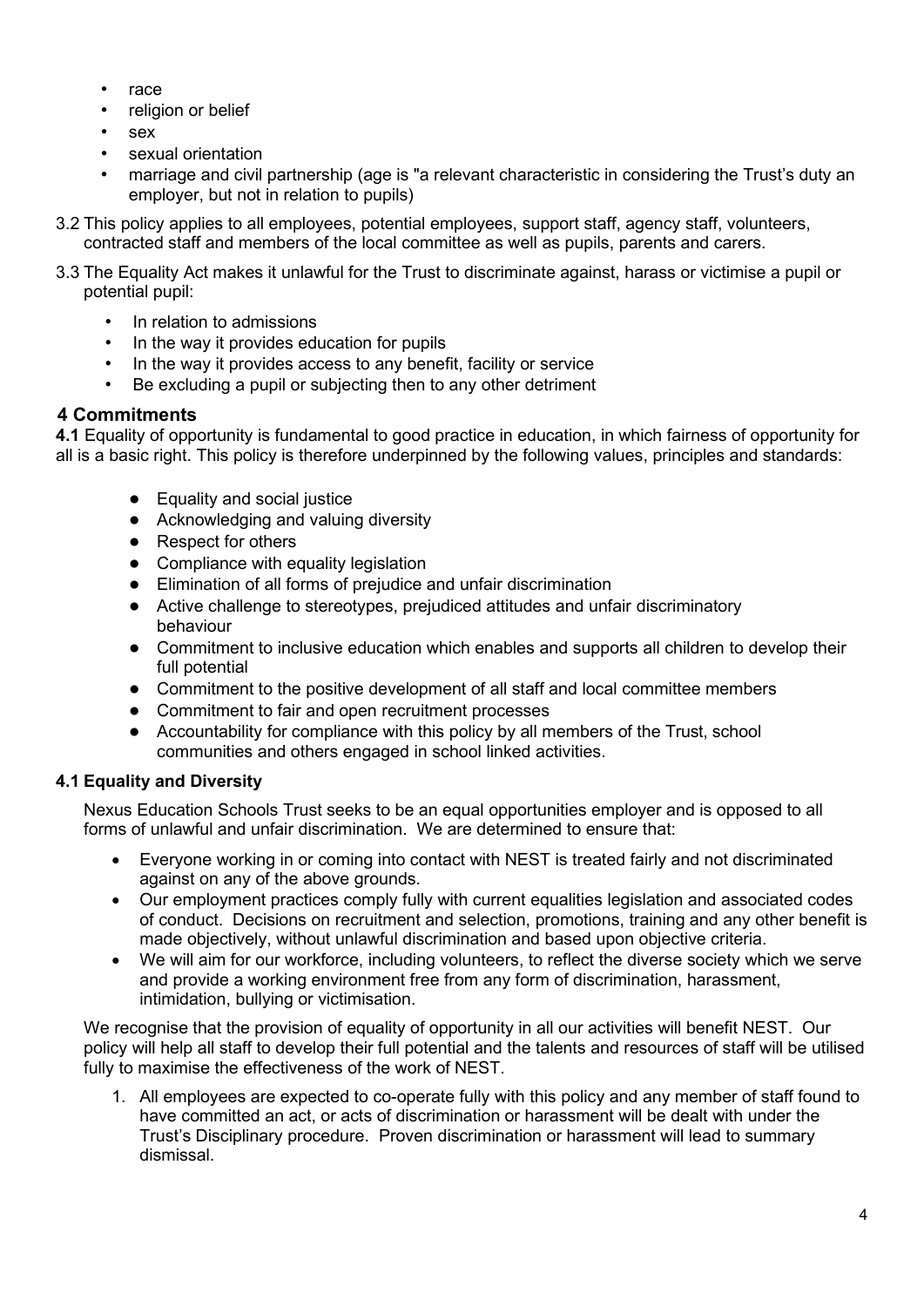#### <span id="page-4-0"></span>**5 Equality Objectives**

**We aim to provide the highest possible education for all of our pupils. The ethos of our schools clearly reflects our commitment to fully including and respecting all members of our school communities.**

We have set ourselves the following objectives:

- 1. Ensure that staff and the local committee are aware of current legislation surrounding equality and diversity and understand the school's responsibility
- 2. Promote cultural understanding and awareness and tolerance of different beliefs between different ethnic groups within our school communities
- 3. Promote mental health awareness and develop appropriate interventions where necessary
- 4. Actively close gaps in attainment and achievement between pupils for all groups; especially pupils eligible for Pupil Premium, those with special educational needs and disabilities, looked after children and pupils from minority ethnic groups.
- 5. Challenge any use of derogatory language by pupils in the schools.
- 6. Review and revise the curriculum so that it represents a diverse culture and society and encourages tolerance and respect.

#### <span id="page-4-1"></span>**6 Communication of Equality and Diversity Policy**

We will take active steps to communicate this Equality and Diversity Policy to all pupils, parents and carers, staff, local committee members, partners, stakeholders, contractors and visitors to our schools.

#### <span id="page-4-2"></span>**7 Responsibilities and accountabilities**

The **Trust Board** are responsible for:

- making sure schools follow equality and diversity policies and objectives, and meets its legal responsibilities with respect to equality
- Making sure that the fundamental belief in the value of each person regardless of background or circumstances permeates the trusts ethos

The **Headteacher** is responsible for:

- giving a consistent and high-profile lead on equality and diversity
- advancing equality and diversity inside and outside the school
- ensuring policies and procedures are in place to comply with all equality legislation
- ensuring that the school implements its equality and diversity policies
- promoting knowledge and understanding of the equality objectives amongst staff and pupils
- making sure all staff know their responsibilities and receive training and support in carrying these out
- taking appropriate action in cases of harassment, vicitimisation or discrimination

**Senior Leaders** (for example senior, subject and pastoral leaders) are responsible for:

- putting the school equality and diversity policies and objectives into practice
- making sure that all staff know their responsibilities and receive the support and training necessary to carry them out
- following the relevant procedures and taking action in cases of unfair discrimination, harassment, bullying or victimisation

**All staff** (teaching and non-teaching) are responsible for:

- Treating each other and all learners with respect
- promoting equality and diversity, and avoiding unfair discrimination
- actively responding to any incidents of unfair discrimination, related to protected characteristics perpetrated by students, other staff or visitors
- keeping up-to-date with equality law and participating in equal opportunities and diversity training

**Pupils** are responsible for:

- respecting others in their language and actions
- following the school's equality and diversity policies and practices

**Parents, carers, visitors and contractors** are important to each of our Trust schools, their views are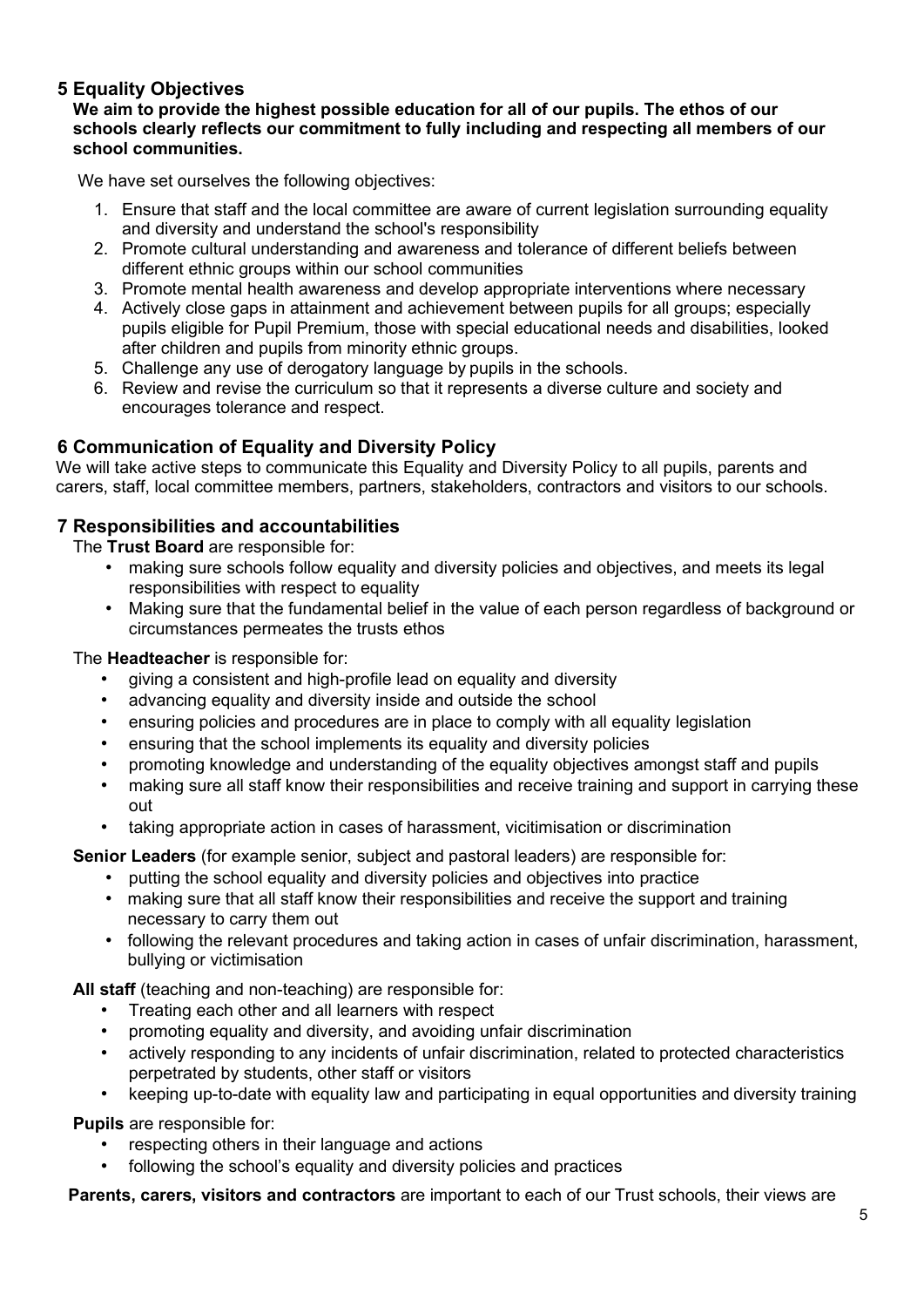welcomed and valued. We ask that parents, carers, visitors and contractors support the implementation of this policy. If any parent, carer, visitor or contractor becomes aware of discrimination, abuse, bullying or harassment they should report this to the school.

The school will ensure that all learners receive the information that they need to stay safe and make informed choices, especially those groups with protected characteristics.

#### <span id="page-5-0"></span>**8 Equality Commitments**

#### **8.1 Recruitment and Selection**

All recruitment will be carried out in accordance with Nexus Education Schools Trust's Recruitment and Selection procedures which are aimed at ensuring that the most suitable candidate is appointed fairly to the job.

All advertisements will state that Nexus Education Schools Trust values equality and diversity. Selection will be based on objective and job related criteria and the successful candidate will be chosen on merits and abilities.

Applicants will be asked to complete an equalities monitoring form as part of their application. This information will be used for monitoring purposes only and will play no part in the selection process.

Our recruitment and selection practices comply with all appropriate employment law legislation and will be amended to reflect any subsequent legislative changes.

#### **8.2 Nationality and Immigration Act 2006**

In order to comply with the provisions of this Act, we will take steps to ensure all staff are eligible to work in the United Kingdom. Successful candidates will be asked to produce original and specified documents before a confirmed offer of employment is provided.

#### **8.3 The Safeguarding Vulnerable Groups Act 2006**

In order to safeguard and protect the welfare of all the pupils in our care, we will ensure safe recruitment practices are followed. As such, all employees, agency workers, contractors, volunteers, casual and supply staff will be required to provide relevant information for each NEST schools' Single Central Register to confirm their suitability to work with children.

#### **8.4 Conditions of Services**

The Trust's terms and conditions of employment will be monitored to ensure that they are consistent with the equality and diversity statement.

#### **8.5 HR Policies and Procedures**

HR policies and procedures will be reviewed regularly to improve, amend or adapt current practices to promote equality of opportunities at Nexus Education Schools Trust. HR policies will be applied consistently and fairly to all staff. In addition, employees of NEST have access to a range of policies which are designed to support and encourage flexibility and diversity in the workplace.

#### **8.6 Staff Training and Development**

All employees will have access to development opportunities, promotion and training at the Trust. All new employees will be provided with an induction pack which will include a reference to the Trust's Equality and Diversity Policy.

#### <span id="page-5-1"></span>**9 Other Policies that link to this policy**

- School improvement plans
- SEND Policy
- Behaviour Policy
- Trust HR policies
- Child Protection and Safeguarding Policy

#### <span id="page-5-2"></span>**10 Monitoring and Review**

This policy requires a review every three years, unless there are updates to legislation in advance of this that would require a review sooner. The policy will be consulted where review leads to a change to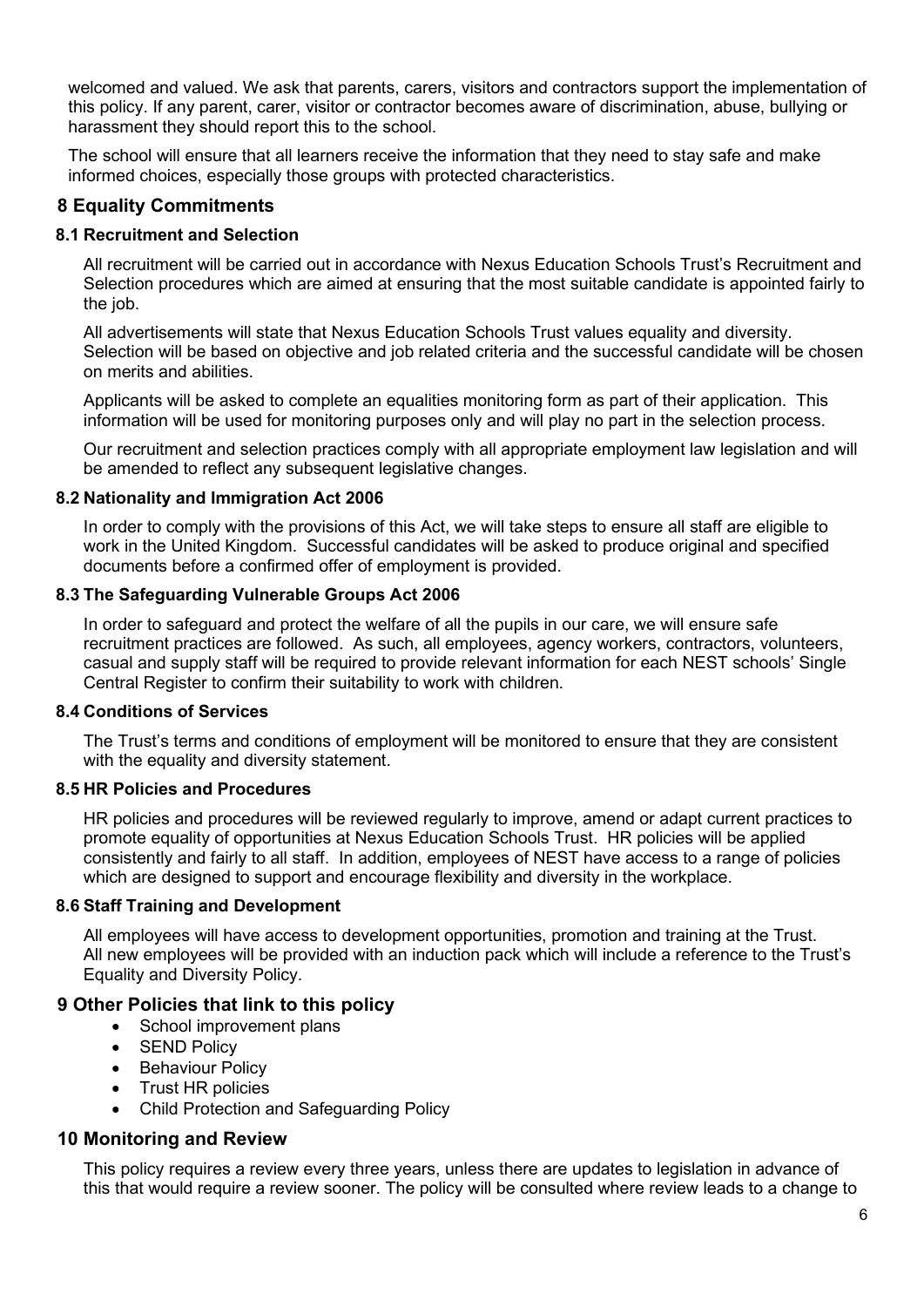this policy. The Trust will analyse the profile of its current workforce, job applicants and appointments to assist the effectiveness of this policy. Progress towards Trust Equality, Diversity and Inclusion objectives will be reviewed annually.

#### <span id="page-6-0"></span>**11 Complaints**

Any breaches of the policy should be reported in the first instance to the Headteacher at school level and to the CEO at Nexus Education Schools Trust who will carry out a full investigation or delegate this to another designated member of staff.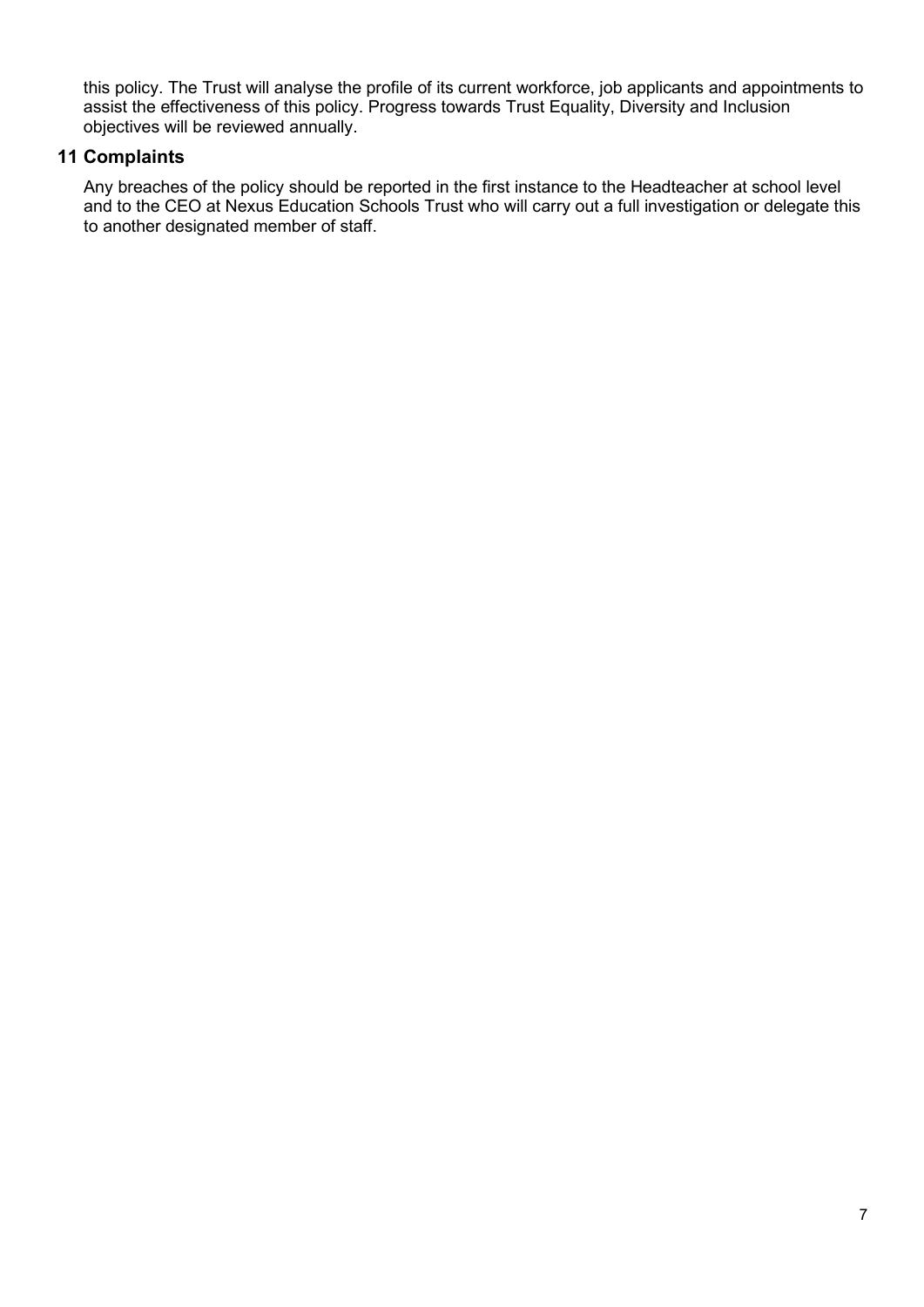

#### **NEST EQUALITY, DIVERSITY and INCLUSION OBJECTIVES 2021-24**

| <b>Equality Objectives</b>                                                                                                                                                                                                             | How will this objective be achieved?                                                                                                                                                                                                                                                                                                                                                                                                                                                                                                                                                |
|----------------------------------------------------------------------------------------------------------------------------------------------------------------------------------------------------------------------------------------|-------------------------------------------------------------------------------------------------------------------------------------------------------------------------------------------------------------------------------------------------------------------------------------------------------------------------------------------------------------------------------------------------------------------------------------------------------------------------------------------------------------------------------------------------------------------------------------|
| 1. To ensure School Improvement<br>Plans include clear objectives and<br>priorities to advance equality,<br>diversity and inclusion in their<br>schools.                                                                               | Each school will include priorities in their School Improvement Plans setting out the actions they intend<br>to take to advance equality, diversity and inclusion during the forthcoming academic year.<br>Schools will keep the impact of their equality objectives under review as they would with elements of<br>any school improvement plan.                                                                                                                                                                                                                                    |
| 2.<br>To ensure that each school has<br>an Equality, Diversity and<br><b>Inclusion Champion and/or EDI</b><br><b>Working Party to monitor the</b><br>priorities set in the SIP are secure<br>in the day-to-day work of the<br>schools. | Each school will have an Equality, Diversity and Inclusion Champion and/or EDI Working Party to<br>oversee the principles set out in the school's Equality Policy, to monitor the priorities set in the SIP are<br>secure in the day-to-day work of the schools.<br>The Trust will work with EDI Champions to support cross Trust EDI priorities and initiatives.<br>The EDI Champions will plan Trust-wide opportunities to celebrate cultural diversity within our<br>academies and their communities.                                                                            |
| 3. All subject leaders ensure there is<br>a focus on Equality and Diversity<br>and Inclusion in schemes of work<br>and displays around the school                                                                                      | Subject leaders will be released to monitor plans / schemes of work / displays / resources / pupils'<br>work, etc, to ensure they are reflective of the lifestyles and achievements of a range of ethnicities /<br>genders/sexualities and disabilities<br>Subject leader network meetings will include a focus on, and celebration of, equality, diversity and<br>inclusion from at least one school.                                                                                                                                                                              |
| 4. Schools will embed equality,<br>diversity and inclusion through<br>the curriculum and ensure that<br>pupils are provided with<br>experiences that proactively<br>eliminate discrimination, and<br>promote equality                  | Teachers will ensure that topics are culturally relevant and inclusive and will relate these to real<br>world scenarios, depending on the age and stage of the pupils.<br>Curriculum topic content will include contributions by people from a range of cultures, backgrounds,<br>experiences.<br>The themes of equality, diversity and inclusivity will be integrated into books, reading materials,<br>resources and activities.<br>Strategies in place to assess pupils' learning outcomes to ensure that they reflect a development of<br>equality and diversity understanding. |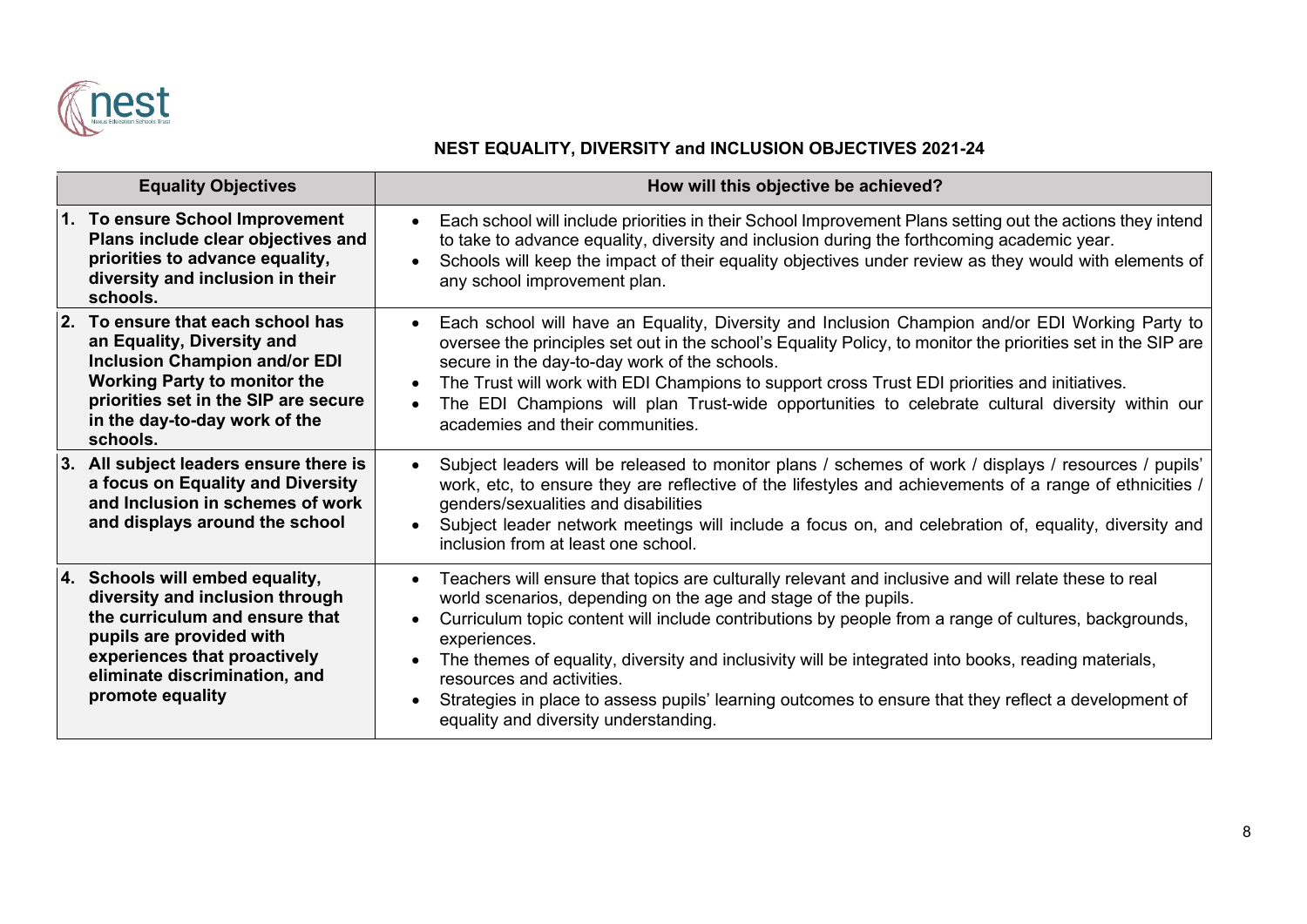**attainment and achievement between pupils and all groups of pupils; especially boys and girls, pupils eligible for Pupil Premium funding, pupils with Special Educational Needs and Disabilities, Looked After Children and pupils from different heritage groups.**  • The use of Pupil Premium funding is closely monitored in order to ensure that it impacts on the groups for which is it received. • The use of Catch-Up funding is closely monitored in order to ensure that it impacts on the groups for which is it received. • Collect attainment data each term showing how pupils with different characteristics are performing • Analyse the above data to determine strengths and areas for improvement, implement actions in monitor impact. • Collect further data about any issues associated with particular protected characteristics, identifying any issues which could affect our pupils. **6. The Trust will work with schools to review their curriculum to ensure that every opportunity is maximised to develop the understanding of equality and diversity in the full range of subjects and enrichment activities.** *Gaining and overview of the culture of Equality, Diversity and Inclusion in schools through activities such as:* • Curriculum and Website Reviews. School reviews and learning walks Learning environment checks • Links with partnership organisations and staff CPD • Review of enrichment activities. • Pupil and Parent surveys • Ensure that there are opportunities for schools to work together to share good practice in EDI and learn from each other. **7. All new staff in schools and in the Trust Central Team will receive training on the Equality Act as part of their induction, and all staff will receive refresher training on an annual basis.** • Induction processes will include training on the Equality Act for all new staff to the Trust. • Staff will receive annual refresher training on the Equality Act and any relevant updates – this will either be Trust or school based. • All staff will have an awareness of the MAT Single Equality Statement and Policy.

the Trust.

• Closely monitor the data for all these groups to ensure good progress is being made in schools across

**5. The Trust will continue to work with schools to close gaps in**